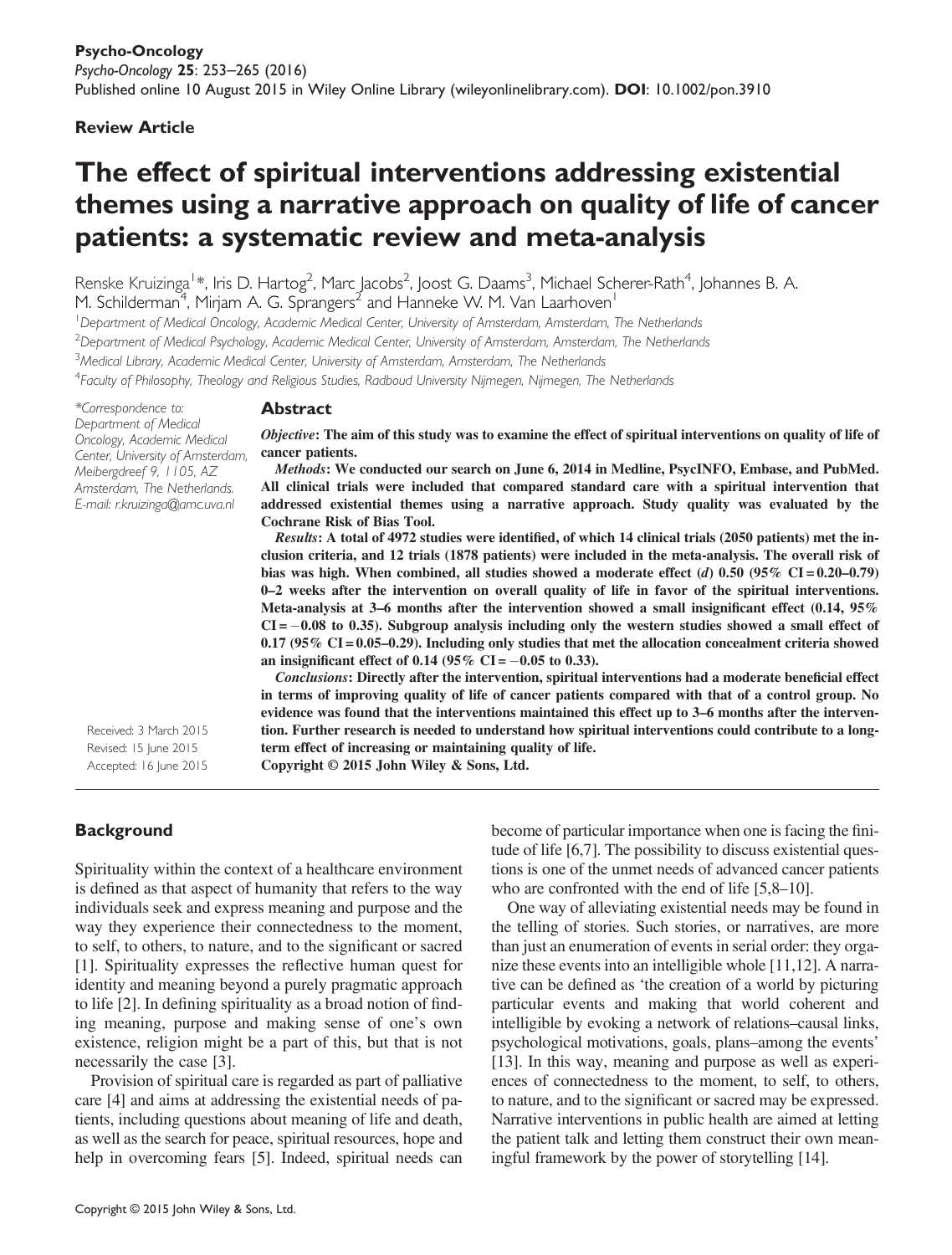Telling one's life story in such a way is thus believed to have a positive impact on patients' quality of life (QoL) near death [1,15,16]. However, the evidence to support this statement is scarce. Little is known about the effect of spiritual interventions using narrative approaches on quality of life of patients. Some studies show that existential therapies are beneficial [17], but others have pointed out the gaps in this research field, including lack of knowledge and discrepancies between spiritual care as theoretical value and as it is practiced in a healthcare setting [18,19]. Therefore, we conducted a systematic review and meta-analysis to address the question whether spiritual interventions that address existential needs using a narrative approach improve QoL of cancer patients.

# **Methods**

This review was guided by the Preferred Reporting Items for Systematic Reviews and Meta-Analyses statement [20] (Appendix A).

# Eligibility criteria

Interventions were limited to those addressing existential issues using a narrative approach. Study population of the intervention should include  $>50\%$  cancer patients, with all types of cancer, and aged 18 years and older. Studies had to include a control group of either no intervention or a placebo intervention. The outcome should include QoL or subjective well-being measured with a validated questionnaire. No publication date or publication status restrictions were imposed. Language restrictions were imposed: all languages other than English, German and Dutch were excluded. Relevant studies were identified by comprehensive searches in PubMed, PsycINFO, Embase, and by selecting relevant trials from the Cochrane Library.

# Search

The final search was run on July 6, 2014. All citations were downloaded into Endnote version x7 (Thomson Reuters, New York City, NY, USA). Together with an experienced librarian (J. D.), the first author (R. K.) developed the search strategies using sensitive terms for identifying clinical studies. We pilot-tested search strategies and modified them to ensure that they identified known eligible articles. The final strategies used the following terms: spirituality, cancer, quality of life, (non) cancer specific questionnaires, supportive care, specific therapies, and trial numbers from trial registers. Specific therapies were also included in the search: reflective journaling, dignity therapy, psycho-spiritual integrative therapy, life completion, meaning-making, meaning reconstruction, narrative therapy, reminiscence, and life review. A customized search strategy was conducted for each database (Appendix B).

# Data collection process

Two researchers (I. H. and R. K.) independently screened titles and abstracts for inclusion and then read the full text of the selected articles. A senior researcher (H. v. L.) was consulted in case of disagreement or doubt. Data collection was carried out by the first author (R. K.). Authors were sent an e-mail to obtain more information about the study or study data such as standard deviations (SD) or specific QoL data at different time points. If the authors did not respond the first time, a reminder was sent, with a maximum of three. From each included trial, we extracted the following information: (1) author; (2) year of publication; (3) study design; (4) type of intervention; (5) profession of the person who performed the intervention; (6) type of patients; (7) number of patients; (8) primary study outcome; and (9) instrument used to measure quality of life.

# Risk of bias in individual studies

The Cochrane Collaboration's tool for assessing risk of bias was used to assess the risk of bias on adequacy of sequence generation, allocation concealment, blinding of patients and outcome assessors, blinding of outcome assessment, reporting on incomplete outcome data, selective outcome reporting, and other sources of bias [21]. The researchers (R. K., I. H., and M. J.) assessed the risk of bias independently, and a senior researcher (H. v. L.) was consulted in case of disagreement. It is known that in narrative interventions, blinding of patients and personnel cannot be carried out because of the face-to-face intervention. Also, in most studies, outcome assessors could not be blinded for the intervention, as patients were the assessors and they knew to which group they were assigned. The allocation concealment criteria, however, are considered an important determinant for study quality [22]. Therefore, we conducted a subgroup analysis with all the studies that included the allocation concealment, as described in the Cochrane Collaboration's tool. To explore heterogeneity, we a priori hypothesized that the difference in effect size might be a result of the difference in the methodological quality of the studies, the duration of the intervention, the type of intervention (multidisciplinary or mono-disciplinarily), and whether a study assessed a western or non-western population.

# Summary measures

The primary outcome was the mean difference in quality of life between the control group and intervention group 0–2 weeks after the intervention. The secondary outcome was the mean difference in QoL 3–6 months after the intervention. We first extracted data of all studies at the two different time points. From each study, we extracted the data on  $(1)$  mean QoL;  $(2)$  SD; and  $(3)$  sample size.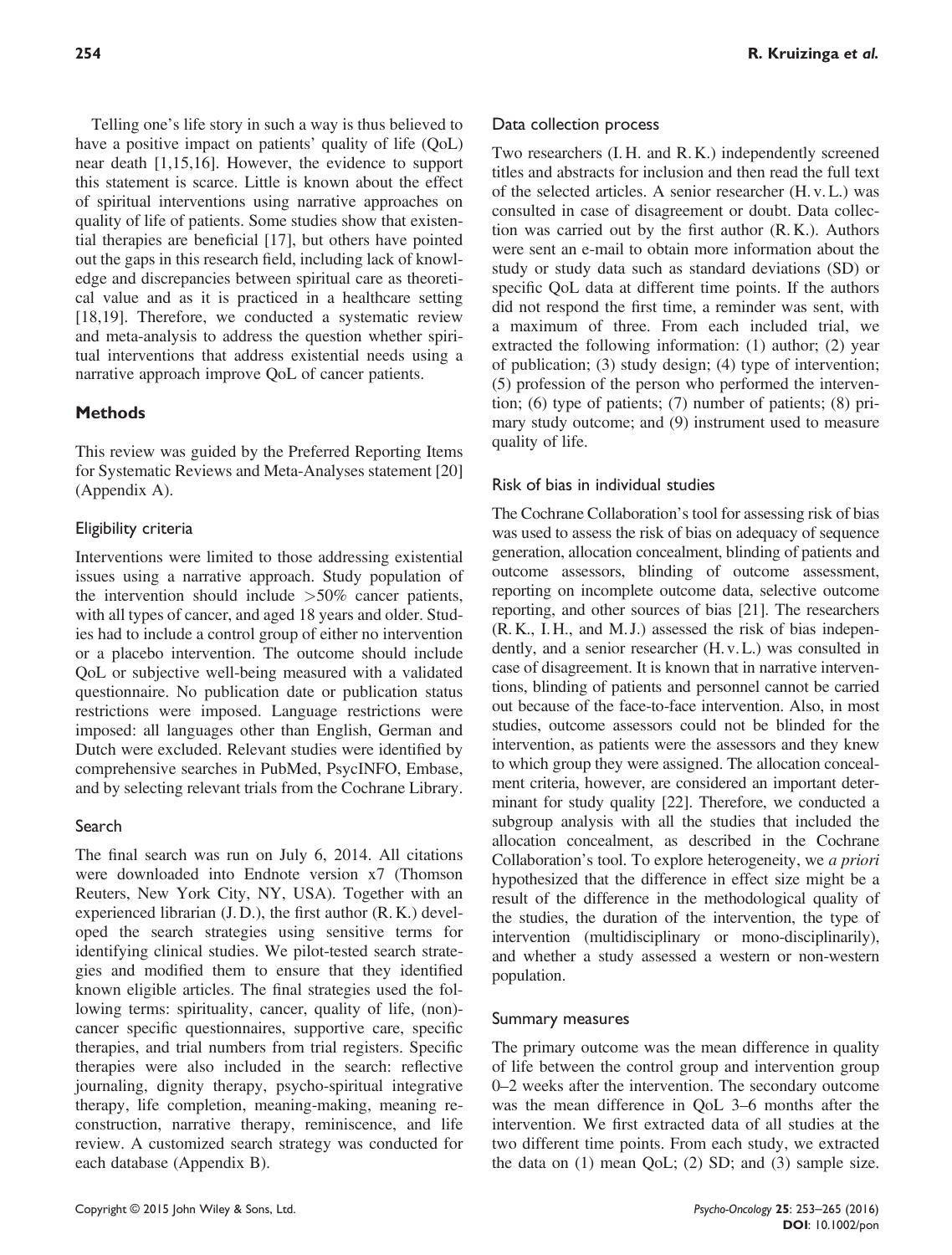Only one study included in the meta-analysis reported data on a placebo group in addition to a control group [23]; therefore, we selected only the data from the control group as we did for the other studies. Because the studies used different questionnaires to measure overall quality of life, meta-analyses were performed by computing standardized mean difference using the random-effects model. All scores were converted to a 0–100 scale in order to facilitate the comparison (e.g., score 2 on scale from 0–10 became  $2/11*100 = 18$ ). Cohen's d was chosen to report the effect size and  $p$ -value to assess significance;  $p$ -values less than 0.05 are reported as statistically significant [24]. We tested for heterogeneity with the  $I^2$  statistic, which can be interpreted as the proportion of total variability explained by heterogeneity [25]. An  $I^2$  of 25% can be considered as low heterogeneity, 50% as moderate, and 75% as high heterogeneity [26].

#### Synthesis of results

First, we differentiated between the western and nonwestern studies. Second, we conducted a meta-analysis on the studies that scored high on study quality. The last meta-analysis was conducted on subgroups for the different types of intervention. We divided all the studies into three groups as follows: (1) life-reviewing interventions (reconstructing valuable aspects of one's life); (2) multidisciplinary interventions (with a session on spirituality); and (3) meaning-making interventions (facilitating the search for meaning).

## Publication bias

Publication bias was assessed by eyeballing a funnel plot of the trial standardized mean differences for asymmetry. In the absence of publication bias, the studies are expected to be distributed symmetrically around the mean effect size because the sampling error is random [24]. A strong case for publication bias is present when the funnel plot is asymmetrical and there are more studies missing at the bottom of the plot, which can result from the nonpublication of small trials with negative results.

## **Results**

#### Study selection

The search identified 6376 records. After removal of duplications, 4972 records remained. Four thousand nine hundred fifteen records were excluded because they did not meet the inclusion criteria. For the final selection, all 57 records were screened by reading the full text articles. After selection, 14 studies met the inclusion criteria and were included in the systematic review. Authors were sent an e-mail to obtain more information about the study: two authors responded and sent more information; three authors responded to the e-mail but did not give more information

as they no longer had access to their databases or other reasons; one author did not respond at all. As a result, two of these were excluded from the meta-analysis [27,28] because of insufficient data, and for one other study [29], we calculated the average SD from two studies [30,31] that used the same questionnaire in assessing QoL (Figure 1).

## Study characteristics

## Intervention

All 14 studies were published between 2005 and 2013. The types of interventions ranged from only spiritual interventions to multidisciplinary interventions with spiritual components. The interventions were performed by various trained people, mostly psychologists/psychiatrists  $(n=6)$  and oncology professionals  $(n=3)$  or general healthcare professionals  $(n=2)$ . One intervention was conducted by spiritual healers. Two studies did not provide background information on the profession of the person who conducted the intervention. In two cases, a chaplain contributed to the intervention.

## **Patients**

The patients included in the studies were mostly advanced cancer patients without a specific cancer diagnosis mentioned  $(n=10)$ ; breast cancer patients  $(n=1)$ ; cancer patients at least 1 month diagnosed  $(n=1)$ ; cancer patients with depressive disorder  $(n=1)$ ; and advanced ovarian cancer patients  $(n=1)$ . The total number of patients included was 2050.

#### **Outcome**

In the selected studies, quality of life or subjective wellbeing was assessed by the Functional Assessment of Cancer Therapy-General  $(n=3)$ , the McGill Quality of Life Questionnaire  $(n=3)$ , the European Organization for Research and Treatment of Cancer Quality of Life Questionnaire  $(n=2)$ , two-item Quality of Life Scale  $(n=2)$ , the Edmonton Symptom Assessment System  $(n=1)$ , Linear analogue self-assessment  $(n = 1)$ , the Quality of Life at the end of life questionnaire  $(n=1)$ , and the Quality-oflife Concerns in the End-of-life  $(n=1)$ . Characteristics of included studies are shown in Table 1.

#### Risk of bias within studies

The Cochrane Risk of Bias tool was used to assess the risk of bias [21]. Five studies scored high on study quality [23,32– 35]. Risk of bias within studies is shown in Appendix C.

#### Results from the meta-analysis

## All studies included

The overall mean effect size for 12 studies on quality of life 0–2 weeks after intervention was  $d = 0.50$  (95% CI: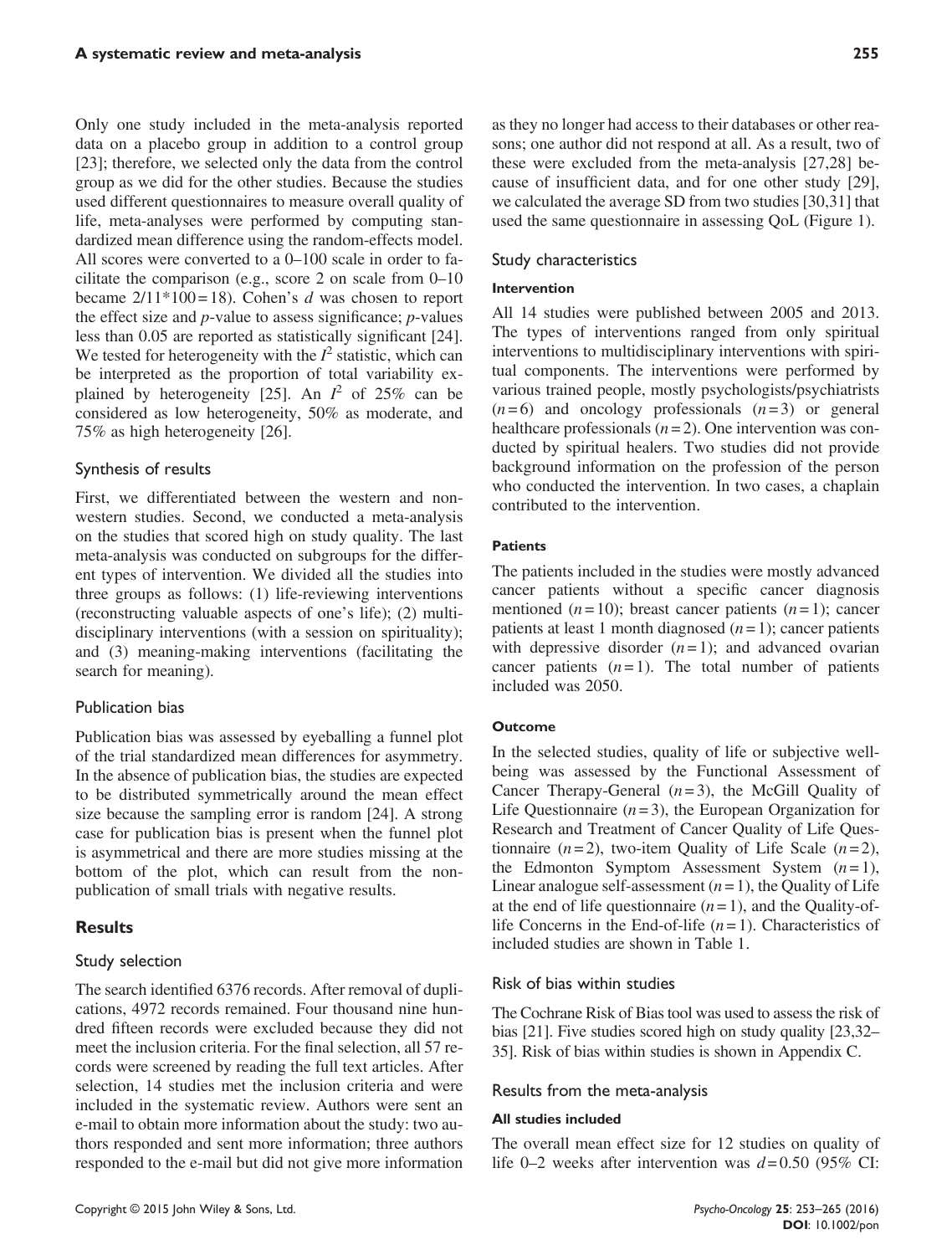

Figure 1. Flow diagram of study selection

0.20–0.79). This effect was statistically significant  $(p=0.001)$  and can be considered a moderate effect size [36]. Heterogeneity was very high  $(I^2 = 84\%.)$  (Figure 2a). The overall effect size of the five studies that assessed quality of life 3–6 months after intervention was  $d = 0.11$  $(95\% \text{ CI}$ : $-0.08 \text{ to } 0.35)$ , a small and insignificant effect ( $p=0.21$ ). Heterogeneity was low ( $l^2=0\%$ ) (Figure 2b).

## Western versus non-western studies

At 0–2 weeks after intervention, a small, non-significant effect  $(d = 0.17; 95\% \text{ CI}$ :  $-0.05$  to 0.29) was observed within the subgroup of western studies (Canada, USA, Australia, UK, and Spain); the heterogeneity was low  $(I^2=0\%)$ . The non-western studies (Iran, China, and Hong Kong) showed a large effect  $(d=1.37)$ , but within a large range  $(0.26-2.47)$ and with high heterogeneity  $(I^2 = 92\%)$  (Figure 2c).

#### High-quality studies

Five studies met the allocation concealment criteria. In these studies, a small, non-significant effect of the intervention was visible  $(d = 0.14; 95\% \text{ CI}$ : $-0.05$  to 0.33) with low heterogeneity  $(I^2=0\%)$  (Figure 2d).

#### Interventions

Furthermore, we conducted a meta-analysis with the interventions grouped into three subgroups as follows: (1) life reviewing interventions; (2) multidisciplinary interventions; and (3) meaning-making interventions. All studies showed a trend towards a positive outcome on QoL of cancer patients in favor of the intervention. The strongest effect was seen in subgroup 3: meaning-making interventions  $(d= 0.63; 95\%)$ CI:  $0.01-1.26$ ,  $p=0.05$ ) (Figure 2e).

## Risk of bias across studies

The graphical funnel plot of the 12 controlled trials appears symmetrical, except for the two outliers; therefore, we assume no publication bias.

# **Discussion**

#### Summary of evidence

To the best of our knowledge, this is the first systematic review and meta-analysis that examines the effect of spiritual interventions that address existential needs on QoL of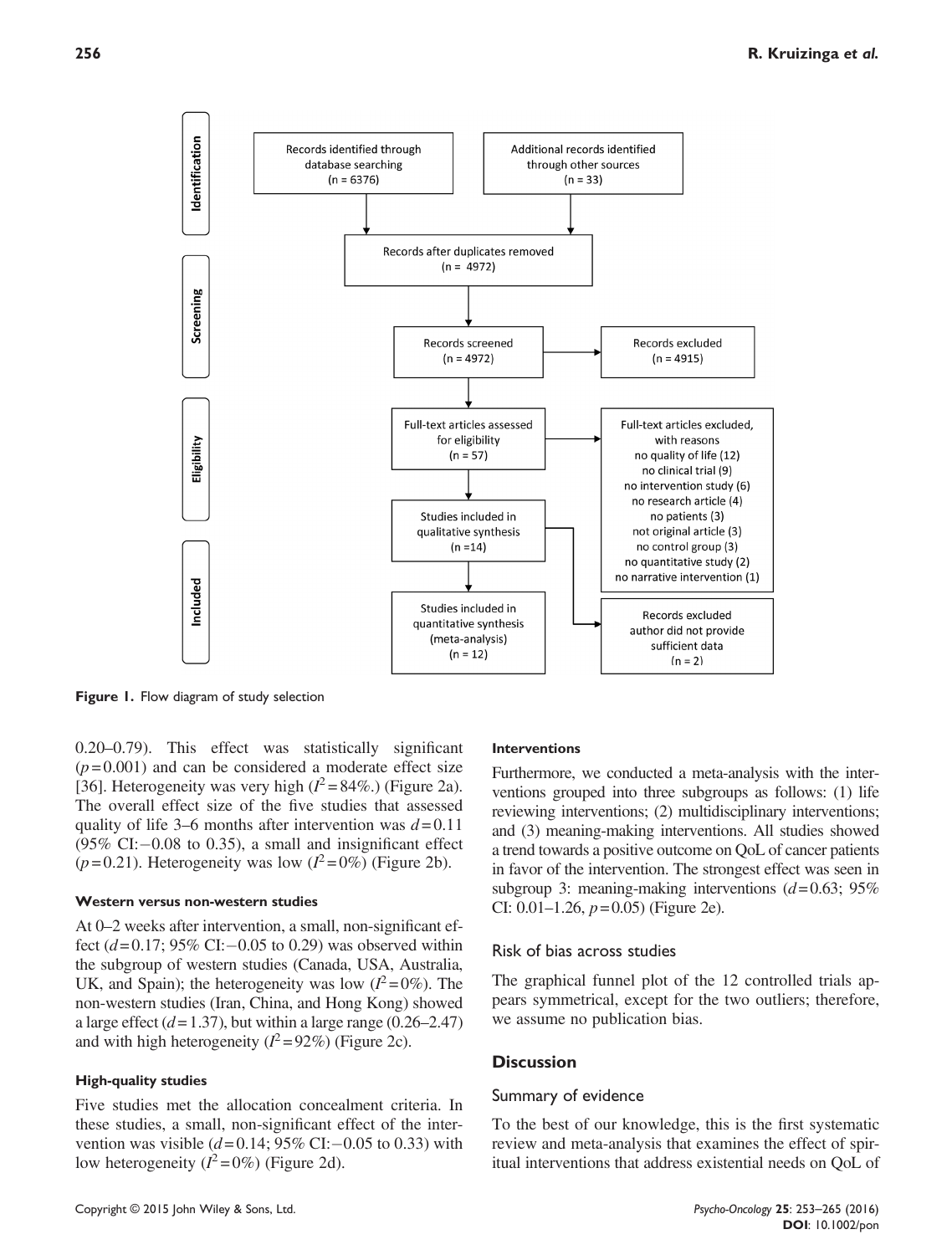#### Table 1. Study characteristics

| <b>Nr</b>       | Author             | Year | <b>Study</b><br>design | <b>Intervention</b>                                | <b>Intervention</b><br>performed by                                 | <b>Patients</b>                                | <b>Sample</b><br>size | Primary<br>outcome                     | <b>Measuring</b><br>instrument |
|-----------------|--------------------|------|------------------------|----------------------------------------------------|---------------------------------------------------------------------|------------------------------------------------|-----------------------|----------------------------------------|--------------------------------|
|                 | Breitbart. W.      | 2012 | Pilot<br><b>RCT</b>    | Individual meaning<br>centered<br>psychotherapy    | Trained clinical psychologist<br>or psychologist doct.<br>students  | Advanced cancer<br>patients                    | 120                   | Spiritual<br>WB Qol                    | MQOL                           |
| $\overline{2}$  | Chochinov. H. M.   | 2011 | <b>RCT</b>             | Dignity therapy                                    | Trained psychologist/<br>psychiatrist or palliative<br>care nurse   | Advanced cancer<br>patients                    | 44                    | Distress.<br>end-of-life<br>experience | <b>OOL-S</b>                   |
| 3               | Daly, B. J.        | 2013 | Clinical<br>trial      | Multidisciplinary<br>intervention                  | Experienced oncology<br>professionals                               | Advanced cancer<br>patients                    | 610                   | OoL                                    | <b>FACT-G</b>                  |
| $\overline{4}$  | Hall, S.           | 2011 | R. phase<br>Il trial   | Dignity therapy                                    | Trained professionals<br>working in palliative care                 | Advanced cancer<br>patients                    | 45                    | Distress                               | <b>OOL-S</b>                   |
| 5               | Henry, M.          | 2010 | Pilot<br><b>RCT</b>    | Meaning-making<br>intervention                     | One psychologist                                                    | Advanced ovarian<br>cancer patients            | 28                    | Existential<br>well-being              | MQOL                           |
| 6               | Jafari, N.         | 2013 | <b>RCT</b>             | Spiritual therapy                                  | Three experienced<br>spiritual healers                              | Breast cancer patients                         | 68                    | OoL                                    | EORTC C30                      |
| 7               | Kristeller, J. L.  | 2005 | Clinical<br>trial      | Oncologists assisted<br>spiritual intervention     | Four trained oncologists-<br>hematologists                          | Cancer patients<br>$($ m diagnosed)            | $ $ $ $ $ $ $ $       | Patients<br>satisfaction               | FACT-G                         |
| 8               | Loyd-Williams, M.  | 2013 | pilot<br><b>RCT</b>    | Focused narrative<br>interview                     | One researcher, no<br>background information                        | Advanced cancer<br>patients                    | 100                   | Anxiety,<br>depression                 | ESAS                           |
| 9               | Mok, E.            | 2012 | <b>RCT</b>             | Meaning of life<br>intervention                    | Trained healthcare<br>professionals                                 | Advanced cancer<br>patients                    | 84                    | OoL                                    | <b>OOLC-E</b>                  |
| $\overline{10}$ | Piderman, K.M.     | 2013 | <b>RCT</b>             | Multidisciplinary<br>intervention                  | Psychologist/psychiatrist<br>(chaplain co-facilitated)              | Advanced cancer<br>patients                    | 3                     | Spiritual<br>OoL                       | <b>FACT-G</b>                  |
| $\mathbf{H}$    | Rummans, T.A.      | 2006 | <b>RCT</b>             | Multidisciplinary<br>intervention                  | Trained psychologist/<br>psychiatrist (chaplains<br>co-facilitated) | Advanced cancer<br>patients                    | 103                   | OoL                                    | <b>LASA</b>                    |
| $\overline{12}$ | Steinhauser, K. E. | 2008 | pilot<br><b>RCT</b>    | Preparation, life compl.<br>intervention (outlook) | One research assistant                                              | Seriously ill patients;<br>84% cancer patients | 82                    | Functioning                            | <b>OUAL-E</b>                  |
| 3               | Vega, B.R.         | 2010 | <b>RCT</b>             | Narrative therapy                                  | Trained psychologist/<br>psychiatrist                               | Cancer patients with<br>depressive disorder    | 72                    | OoL,<br>depression                     | EORTC C30                      |
| 4               | Xiao, H.           | 2013 | <b>RCT</b>             | I ife review<br>intervention                       | One trained oncology<br>nurse                                       | Advanced cancer<br>patients                    | 80                    | Ool                                    | <b>MOOL</b>                    |

RCT, randomized controlled trial; QoL, quality of life; MQOL, McGill QoL questionnaire; QoL-S, QoL Scale; FACT-G, Functional Assessment of Cancer Therapy-General; EORTC QLQ-C30, European Organization for Research and Treatment of Cancer Quality of Life Questionnaire; ESAS, Edmonton Symptom Assessment System; QUAL-E, QoL at the end of life questionnaire; LASA, Linear analogue self-assessment.

cancer patients. We included a total of 12 controlled clinical trials. Our results show that spiritual interventions increase patients' QoL directly after the intervention. However, our results do not support a long-term effect. A possible explanation is that the effect of the spiritual intervention is negated by the deteriorating physical and mental condition due to disease progression. Based on our findings, we cannot conclude which kind of interventions is most contributing to QoL of cancer patients. It should be noted that only five studies scored high on study quality. This indicates that the field of spiritual interventions could be improved by adopting a more stringent methodology.

## Other research

A meta-analysis of the effects of existential therapies also reported on the low quality of the included studies [17]. As a result, researchers are not able to identify which intervention works best for which patient groups. The variety of the studies included in our meta-analysis supports the findings of Henoch and Danielson that underscored the need for more knowledge on how to target existential interventions to specific patient groups [18]. Yet, our finding of a positive effect on overall QoL in favor of the interventions is consistent with the literature review on evidence-based spiritual care that Kalish conducted from June 2010 to December 2011 [19]. She found 10 original research studies with oncology patients, of which four studies pointed out the importance of meeting patients' spiritual needs. One study found a short-term life review effective for alleviating distress [37]. The other five studies showed positive correlations between the provision of spiritual care or meeting the spiritual needs and QoL of cancer patients and therefore conclude that addressing spiritual needs in clinical settings is critical in enhancing QoL [38–42].

#### Limitations

Our finding that the overall quality of all included studies was quite poor can be related to the specific field of spiritual care, in which performing evidence-based research is relatively new. In spite of a rapidly growing interest in research on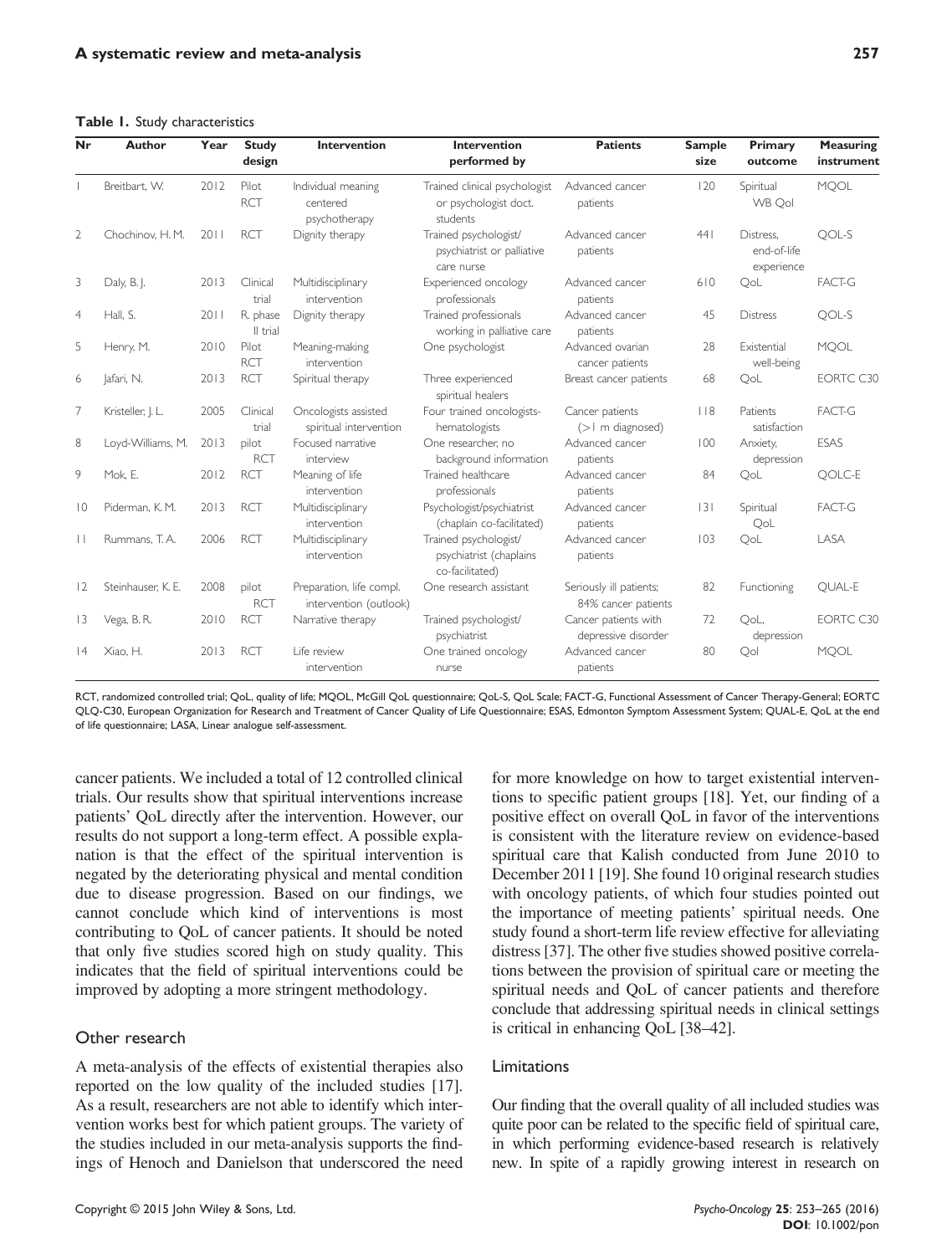#### 258 R. Kruizinga et al.

|  |  | . SMD and 95% CI: patients OoL 0 -2 weeks after intervention |  |
|--|--|--------------------------------------------------------------|--|

|                                                                                                     |       | Experimental |       |       | Control     |       |        | Std. Mean Difference    | <b>Std. Mean Difference</b>                | <b>Risk of Bias</b> |
|-----------------------------------------------------------------------------------------------------|-------|--------------|-------|-------|-------------|-------|--------|-------------------------|--------------------------------------------|---------------------|
| <b>Study or Subgroup</b>                                                                            | Mean  | SD           | Total | Mean  | SD          | Total | Weight | IV, Random, 95% CI      | IV, Random, 95% CI                         | ABCDEF              |
| Breitbart 2012                                                                                      | 65.27 | 13.18        | 41    | 61.64 | 14.09       | 37    | 8.6%   | 0.26 [-0.18, 0.71]      | ---                                        | 9O)                 |
| Chocinov 2011                                                                                       | 58.09 | 23.09        | 108   | 57.64 | 22.45       | 111   | 9.8%   | $0.02$ $[-0.25, 0.28]$  |                                            | naaa                |
| Daly 2013                                                                                           | 81.2  | 17.2         | 169   | 80.1  | 17          | 226   | 10.2%  | 0.06 [-0.14, 0.26]      |                                            |                     |
| Hall2011                                                                                            | 59.86 | 21.59        | 12    | 54.55 | 22.05       | 14    | 6.2%   | $0.24$ [-0.54, 1.01]    |                                            | 30 O O G            |
| <b>Henry 2010</b>                                                                                   | 68.18 | 16.36        | 12    | 65.45 | 18.18       | 12    | 6.0%   | $0.15$ [-0.65, 0.95]    |                                            | aaaa                |
| Jafari 2013                                                                                         | 68.63 | 10.86        | 34    | 39.25 | 15.98       | 31    | 7.3%   | 2.14 [1.53, 2.76]       |                                            | $+1+$               |
| Kristeller 2005                                                                                     | 89.9  | 12.3         | 49    | 85.4  | 149         | 62    | 9.1%   | 0.32 [-0.05, 0.70]      |                                            | $+10$               |
| Mok 2012                                                                                            | 56.36 | 13.64        | 34    | 51.82 | 13.64       | 38    | 8.5%   | $0.33$ [-0.14, 0.80]    |                                            | a a a<br>+1 1       |
| Piderman2013                                                                                        |       | 74.2 15.46   | 51    | 68.7  | 15.46       | 59    | 9.1%   | $0.35$ $6.02$ , $0.731$ |                                            | -100                |
| Rummans 2006                                                                                        | 72.8  | 20.62        | 46    | 64.1  | 22.53       | 54    | 9.0%   | $0.40$ [0.00, 0.80]     |                                            |                     |
| Vega 2010                                                                                           | 37.6  | 25.09        | 38    | 29.3  | 27.18       | 26    | 8.2%   | 0.32 [-0.19, 0.82]      |                                            | <b>DOGG</b>         |
| Xiao 2013                                                                                           | 57.36 | 10.64        | 35    |       | 36.82 13.45 | 37    | 7.9%   | 1.67 [1.13, 2.21]       |                                            | $+10-$              |
| <b>Total (95% CI)</b>                                                                               |       |              | 629   |       |             | 707   | 100.0% | $0.50$ [0.20, 0.79]     |                                            |                     |
| Heterogeneity: Tau <sup>2</sup> = 0.22; Chi <sup>2</sup> = 69.09, df = 11 (P < 0.00001); $P = 84\%$ |       |              |       |       |             |       |        |                         | $\cdot$                                    |                     |
| Test for overall effect: $Z = 3.26$ (P = 0.001)                                                     |       |              |       |       |             |       |        |                         | ×,<br>Favours control Favours intervention |                     |
|                                                                                                     |       |              |       |       |             |       |        |                         |                                            |                     |
| Risk of bias legend                                                                                 |       |              |       |       |             |       |        |                         |                                            |                     |
| (A) Sequence generation                                                                             |       |              |       |       |             |       |        |                         |                                            |                     |
| (B) Allocation concealment?                                                                         |       |              |       |       |             |       |        |                         |                                            |                     |
| (C) Blinding of participants, personnel and outcome assessors                                       |       |              |       |       |             |       |        |                         |                                            |                     |
| (D) Incomplete outcome data                                                                         |       |              |       |       |             |       |        |                         |                                            |                     |

| (D) incomplete outcome data     |  |
|---------------------------------|--|
| (E) Selective outcome reporting |  |

(F) Other sources of bias

| c. SMD and 95% CI: patients QoL 0 -2 weeks after intervention; western and non-western studies |  |
|------------------------------------------------------------------------------------------------|--|
|------------------------------------------------------------------------------------------------|--|

| Experimental                                                                                        |       |       | Control |               |             | Std. Mean Difference | Std. Mean Difference |                             |                                         |
|-----------------------------------------------------------------------------------------------------|-------|-------|---------|---------------|-------------|----------------------|----------------------|-----------------------------|-----------------------------------------|
| <b>Study or Subgroup</b>                                                                            | Mean  |       |         | SD Total Mean | SD          |                      | <b>Total Weight</b>  | IV. Random, 95% CI          | IV. Random, 95% CI                      |
| 4.1.1 western studies                                                                               |       |       |         |               |             |                      |                      |                             |                                         |
| Breitbart 2012                                                                                      | 65.27 | 13.18 | 41      | 61.64         | 14.09       | 37                   | 8.6%                 | 0.26 [-0.18, 0.71]          |                                         |
| Chocinov 2011                                                                                       | 58.09 | 23.09 | 108     | 57.64         | 22.45       | 111                  | 9.8%                 | $0.02$ $F0.25$ , $0.281$    |                                         |
| Daly 2013                                                                                           | 81.2  | 17.2  | 169     | 80.1          | 17          | 226                  | 10.2%                | $0.06$ $[-0.14, 0.26]$      |                                         |
| <b>Hall2011</b>                                                                                     | 59.86 | 21.59 | 12      | 54.55         | 22.05       | 14                   | 6.2%                 | $0.24$ $[-0.54, 1.01]$      |                                         |
| <b>Henry 2010</b>                                                                                   | 68.18 | 16.36 | 12      | 65.45         | 18.18       | 12                   | 6.0%                 | $0.15$ [ $-0.65$ , $0.95$ ] |                                         |
| Kristeller 2005                                                                                     | 89.9  | 12.3  | 49      | 85.4          | 14.9        | 62                   | 9.1%                 | 0.32 [-0.05, 0.70]          |                                         |
| Piderman2013                                                                                        | 74.2  | 15.46 | 51      | 68.7          | 15.46       | 59                   | 9.1%                 | 0.35 [-0.02, 0.73]          |                                         |
| Rummans 2006                                                                                        | 72.8  | 20.62 | 46      | 64.1          | 22.53       | 54                   | 9.0%                 | 0.40 [0.00, 0.80]           |                                         |
| Vega 2010                                                                                           | 37.6  | 25.09 | 38      | 29.3          | 27.18       | 26                   | 8.2%                 | 0.32 [-0.19, 0.82]          |                                         |
| Subtotal (95% CI)                                                                                   |       |       | 526     |               |             | 601                  | 76.3%                | $0.17$ [0.05, 0.29]         |                                         |
| Heterogeneity: Tau <sup>2</sup> = 0.00; Chi <sup>2</sup> = 5.65, df = 8 (P = 0.69); $P = 0%$        |       |       |         |               |             |                      |                      |                             |                                         |
| Test for overall effect $Z = 2.86$ (P = 0.004)                                                      |       |       |         |               |             |                      |                      |                             |                                         |
| 4.1.2 non-western studies                                                                           |       |       |         |               |             |                      |                      |                             |                                         |
| Jafari 2013                                                                                         | 68.63 | 10.86 | 34      |               | 39.25 15.98 | 31                   | 7.3%                 | 2.14 [1.53, 2.76]           |                                         |
| Mok 2012                                                                                            | 56.36 | 13.64 | 34      | 51.82         | 13.64       | 38                   | 8.5%                 | $0.33$ [ $-0.14$ , $0.80$ ] |                                         |
| Xiao 2013                                                                                           | 57.36 | 10.64 | 35      | 36.82         | 13.45       | 37                   | 7.9%                 | 1.67 [1.13, 2.21]           |                                         |
| Subtotal (95% CI)                                                                                   |       |       | 103     |               |             | 106                  | 23.7%                | 1.37 [0.26, 2.47]           |                                         |
| Heterogeneity: Tau <sup>2</sup> = 0.88: Chi <sup>2</sup> = 25.28. df = 2 (P < 0.00001): P = 92%     |       |       |         |               |             |                      |                      |                             |                                         |
| Test for overall effect $Z = 2.43$ (P = 0.02)                                                       |       |       |         |               |             |                      |                      |                             |                                         |
| <b>Total (95% CI)</b>                                                                               |       |       | 629     |               |             |                      | 707 100.0%           | 0.50 [0.20, 0.79]           |                                         |
| Heterogeneity: Tau <sup>2</sup> = 0.22; Chi <sup>2</sup> = 69.09, df = 11 (P < 0.00001); $P = 84\%$ |       |       |         |               |             |                      |                      |                             |                                         |
| Test for overall effect $Z = 3.26$ (P = 0.001)                                                      |       |       |         |               |             |                      |                      |                             | Equation control. Equation intonvention |

 $Test for such a function  $\mathcal{L} = 3.26$  ( $\mathcal{L} = 0.001$ )\n\nTest for subgroup differences:  $Chi^2 = 4.45$ .  $df = 1$  ( $P = 0.03$ ).  $l^2 = 77.5\%$$ 

e. SMD and 95% CI: patients QoL 0-2 weeks after intervention; different types of intervention

b. SMD and 95% CI: patients QoL 3-6 months after intervention

|                                                                                             | Experimental |             | Control |                |            |     | <b>Std. Mean Difference</b> | <b>Std. Mean Difference</b> |                    |
|---------------------------------------------------------------------------------------------|--------------|-------------|---------|----------------|------------|-----|-----------------------------|-----------------------------|--------------------|
| <b>Study or Subgroup</b>                                                                    | Mean         | SD.         | Total   | Mean           | SD         |     | <b>Total Weight</b>         | IV, Random, 95% CI          | IV, Random, 95% CI |
| Breitbart 2012                                                                              |              | 62.55 12.91 |         | 33 62.36 15.82 |            | 34  | 16.9%                       | $0.01$ $[-0.47, 0.49]$      |                    |
| Daly 2013                                                                                   | 85.8         | 15.7        | 100     | 86             | 15         | 146 | 43.0%                       | $-0.01$ $[-0.27, 0.24]$     |                    |
| <b>Henry 2010</b>                                                                           |              | 72.73 15.45 |         | 12 62.73       | 20         | 12  | 6.5%                        | 0.54 [-0.28, 1.36]          |                    |
| Rummans 2006                                                                                |              | 71.9 19.41  | 47      |                | 68.4 23.48 | 49  | 22.7%                       | $0.16$ $6-0.24$ , $0.561$   |                    |
| Vega 2010                                                                                   |              | 49.14 25.09 |         | 32 32.84 27.18 |            | 16  | 11.0%                       | 0.62 (0.01.1.24)            |                    |
| <b>Total (95% CI)</b>                                                                       |              |             | 224     |                |            | 257 | 100.0%                      | $0.14$ [-0.08, 0.35]        |                    |
| Heterogeneity: Tau <sup>2</sup> = 0.01; Chi <sup>2</sup> = 4.85, df = 4 (P = 0.30); P = 18% |              |             |         |                |            |     |                             |                             |                    |
| Test for overall effect: $7 = 1.24$ (P = 0.21)                                              |              |             |         |                |            |     |                             |                             |                    |

d. CMD and OER CL patients Oal 0.3 weeks after int

|                                                                                                         |       | Experimental |       |             | Control |       |        | <b>Std. Mean Difference</b> | <b>Std. Mean Difference</b>          | <b>Risk of Bias</b> |
|---------------------------------------------------------------------------------------------------------|-------|--------------|-------|-------------|---------|-------|--------|-----------------------------|--------------------------------------|---------------------|
| <b>Study or Subgroup</b>                                                                                | Mean  | SD           | Total | Mean        | SD      | Total | Weight | IV. Random, 95% CI          | IV, Random, 95% CI                   | ABCDEI              |
| tok 2012                                                                                                | 56.36 | 13.64        | 34    | 51.82       | 13.64   | 38    | 17.0%  | $0.33 + 0.14, 0.80$         |                                      |                     |
| lenry 2010                                                                                              | 68.18 | 16.36        |       | 12 65.45    | 18.18   | 12    | 5.7%   | $0.15$ [ $-0.65$ , $0.95$ ] |                                      | <b></b>             |
| dall2011                                                                                                |       | 59.86 21.59  |       | 12 54.55    | 22.05   | 14    | 6.2%   | $0.24$ [ $-0.54$ , 1.01]    |                                      | 9000O               |
| hocinov <sub>2011</sub>                                                                                 |       | 58.09 23.09  | 108   | 57.64       | 22.45   | 111   | 52.6%  | $0.02$ [ $-0.25$ , $0.28$ ] |                                      | 9996                |
| creitbart 2012                                                                                          |       | 65.27 13.18  | 41    | 61.64 14.09 |         | 37    | 18.5%  | $0.26$ [-0.18, 0.71]        |                                      | 88 S                |
| otal (95% CI)                                                                                           |       |              | 207   |             |         | 212   | 100.0% | $0.14$ [ $-0.05$ , $0.33$ ] |                                      |                     |
| leterogeneity: Tau <sup>2</sup> = 0.00; Chi <sup>2</sup> = 1.78, df = 4 (P = 0.78); l <sup>2</sup> = 0% |       |              |       |             |         |       |        |                             | ۰.                                   |                     |
| est for overall effect: $Z = 1.41$ (P = 0.16)                                                           |       |              |       |             |         |       |        |                             | Favours control Favours intervention |                     |
| lisk of bias legend                                                                                     |       |              |       |             |         |       |        |                             |                                      |                     |
| A) Sequence generation                                                                                  |       |              |       |             |         |       |        |                             |                                      |                     |
| B) Allocation concealment?                                                                              |       |              |       |             |         |       |        |                             |                                      |                     |
| C) Blinding of participants, personnel and outcome assessors                                            |       |              |       |             |         |       |        |                             |                                      |                     |
| D) Incomplete outcome data                                                                              |       |              |       |             |         |       |        |                             |                                      |                     |
| E) Selective outcome reporting                                                                          |       |              |       |             |         |       |        |                             |                                      |                     |
| F) Other sources of bias                                                                                |       |              |       |             |         |       |        |                             |                                      |                     |

f. Funnel plot of all included studies 0-2 weeks after intervention assessed on December 16 2014



Figure 2. Forest plots and a funnel plot of all included studies. (a) Standardized mean difference (SMD) and 95% CI: patients' quality of life (QoL) 0–2 weeks after intervention; (b) SMD and 95% CI: patients QoL 3–6 months after intervention; (c) SMD and 95% CI: patients QoL 0–2 weeks after intervention; western and non-western studies; (d) SMD and 95% CI: patients QoL 0–2 weeks after intervention; high-quality studies; (e) SMD and 95% CI: patients QoL 0–2 weeks after intervention; different types of intervention; (f) funnel plot of all included studies 0–2 weeks after intervention assessed on December 16, 2014

religion, spirituality, and health since 2000 [43], there is still much heterogeneity among the different spiritual intervention studies, for instance, the variety of instruments used to measure patients' quality of life and the timing of the assessments. Also, the duration of the interventions greatly varied (1 day to 12 weeks) as well as the training of people who performed the intervention. These limitations were also touched upon by Kalish, as she concludes in the literature review that clarity and consensus are still lacking regarding what the best methods are for providing spiritual care [19]. Furthermore, the included studies did not distinguish between type and stage of cancer, while these factors may impact perceived QoL.

#### Future research

As this meta-analysis shows, spiritual interventions with a narrative approach can have a positive impact on QoL in cancer patients. However, from this meta-analysis, we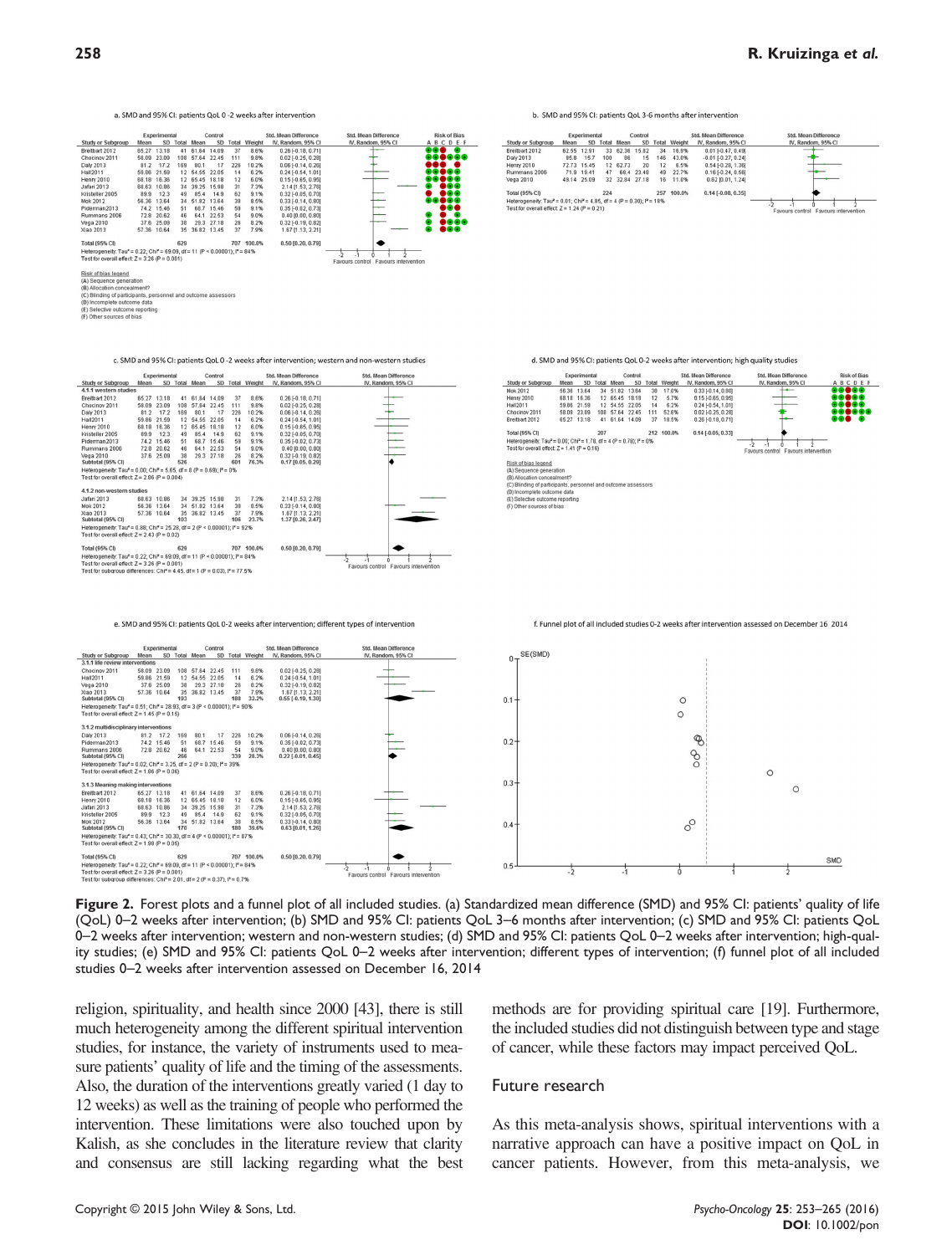cannot conclude which specific approach is most beneficial for which type of patient because of the large heterogeneity across studies in terms of the outcome measures, the times of outcome measurements and randomization. To obtain more knowledge on this topic, we should strive for more uniformity. This could be achieved by following guidelines on the design of this kind of intervention studies [44], such as standardization of the outcome measurement 'quality of life' by using the EORTC QLQ-C30 or C15-PAL questionnaire. In oncology, these questionnaires are regarded as the gold standard to measure QoL in cancer patients [45]. Other guidelines for setting up a clinical study should be followed more adequately, such as including a control-arm and applying proper randomization and allocation methods.

Our finding that the effect of spiritual interventions did not last up to 3–6 months could be explained by the dynamic nature of personal life stories. It may be hypothesized that a spiritual intervention with a narrative approach is likely to be more effective when it takes into account the ongoing process of defining and reconstructing one's life story. Using narratives, people continuously refine their stories about certain events and change it in order to fit these events into their lives [46]. This process is unlikely to be sufficiently stimulated by a one-time intervention. The report of the Consensus Conference on Spiritual Care also concludes that appropriate follow-up of patients' spirituality should be included into the treatment plan [1]. Evidence suggests that psychosocial interventions, in general, do not exert long-lasting effects [46], with the exception of cognitive behavioral therapy, which has been shown to improve quality of life in cancer survivors at both short-term and long-term follow-ups [47,48].

Westerhof and Bohlmeijer showed that a narrative approach, aimed at unraveling a sense of meaning, substantially contributed to one's well-being [49–52]. The group of nonreligious people is growing rapidly, and more people may consider themselves 'spiritual but not religious' [53–55]. Therefore, spiritual interventions within healthcare settings should be inclusive when it comes to spirituality in the broad sense, and it may be hypothesized that interventions with a focus on meaningmaking aspects, rather than faith contents, will be more effective in enhancing peoples' QoL. Because we live in a late modern society where social or religious constructs no longer determine how we understand ourselves and the world around us, people create their own biographical story, which they have to (re)construct and justify for themselves [46,56–59].

Furthermore, interventions should be theoretically well substantiated and developed in a way that it is potentially reproducible. In addition, it would be of interest to look into specific approaches to remind, trigger, and stimulate patients in developing the insights they have gained by the intervention. More structured research is needed to determine whether spiritual interventions, with the focus on the ongoing process of meaning-making, could contribute to a long-term effect on QoL.

#### **Conclusions**

In conclusion, narrative spiritual interventions can improve QoL of cancer patients in the short term. However, more structured and guided research on this topic is needed to identify the type of interventions from which cancer patients benefit most and to assess which interventions may provide longer-term benefit.

#### Acknowledgements

This study is funded by the Dutch Cancer Society/Alpe d'HuZes (grant number: UVA 2011–5311) and Janssen Pharmaceutical Companies. The funders played no role in study design, collection, analysis, interpretation of data, writing of the report, or in the decision to submit the paper for publication. They accept no responsibility for the contents.



# Appendix A: PRISMA 2009 Checklist

| Section/topic       | # | <b>Checklist item</b>                                                                                                                                                                                                                                                                                             | <b>Reported</b><br>on page # |  |  |  |
|---------------------|---|-------------------------------------------------------------------------------------------------------------------------------------------------------------------------------------------------------------------------------------------------------------------------------------------------------------------|------------------------------|--|--|--|
| <b>TITLE</b>        |   |                                                                                                                                                                                                                                                                                                                   |                              |  |  |  |
|                     |   |                                                                                                                                                                                                                                                                                                                   |                              |  |  |  |
| Title               |   | Identify the report as a systematic review, meta-analysis, or both.                                                                                                                                                                                                                                               |                              |  |  |  |
| <b>ABSTRACT</b>     |   |                                                                                                                                                                                                                                                                                                                   |                              |  |  |  |
| Structured summary  |   | Provide a structured summary including, as applicable: background; objectives; data sources; study eligibility criteria,<br>participants, and interventions; study appraisal and synthesis methods; results; limitations; conclusions and<br>implications of key findings; systematic review registration number. |                              |  |  |  |
| <b>INTRODUCTION</b> |   |                                                                                                                                                                                                                                                                                                                   |                              |  |  |  |
| Rationale           |   | Describe the rationale for the review in the context of what is already known.                                                                                                                                                                                                                                    |                              |  |  |  |
| Objectives          | 4 | Provide an explicit statement of questions being addressed with reference to participants, interventions,<br>comparisons, outcomes, and study design (PICOS).                                                                                                                                                     |                              |  |  |  |

(Continues)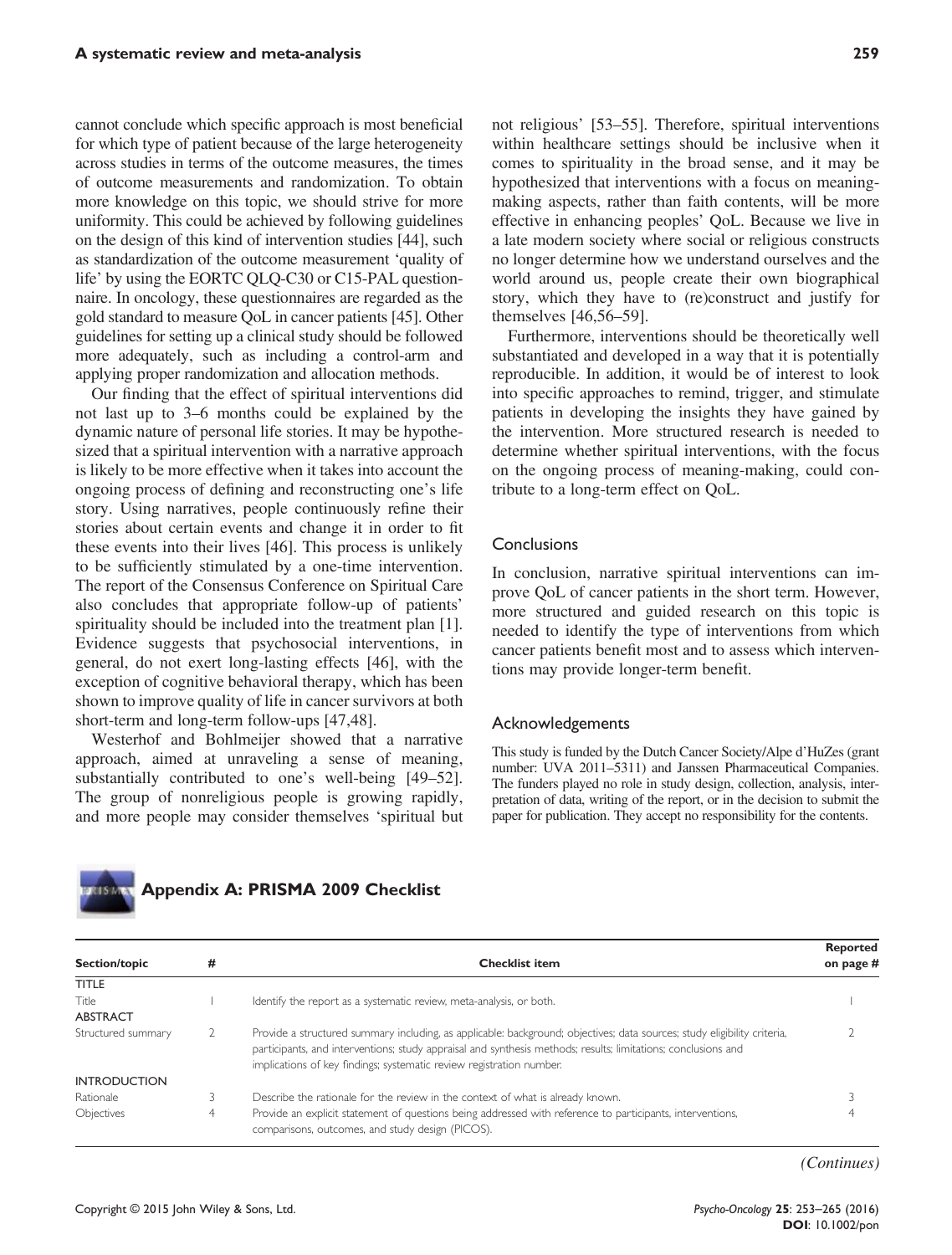### Appendix A: Continued

|                                          |   |                                                                                                                                                                                                                                                                 | <b>Reported</b> |
|------------------------------------------|---|-----------------------------------------------------------------------------------------------------------------------------------------------------------------------------------------------------------------------------------------------------------------|-----------------|
| Section/topic                            | # | <b>Checklist item</b>                                                                                                                                                                                                                                           | on page #       |
| <b>METHODS</b>                           |   |                                                                                                                                                                                                                                                                 |                 |
| Protocol and registration                |   | 5 Indicate if a review protocol exists, if and where it can be accessed (e.g., Web address), and, if available, provide<br>registration information including registration number.                                                                              | n.a.            |
| Eligibility criteria                     |   | 6 Specify study characteristics (e.g., PICOS, length of follow-up) and report characteristics (e.g., years considered,<br>language, publication status) used as criteria for eligibility, giving rationale.                                                     | 2               |
| Information sources                      |   | 7 Describe all information sources (e.g., databases with dates of coverage, contact with study authors to identify<br>additional studies) in the search and date last searched.                                                                                 | $\overline{2}$  |
| Search                                   |   | 8 Present full electronic search strategy for at least one database, including any limits used, such that it could be repeated.                                                                                                                                 | 2               |
| Study selection                          |   | 9 State the process for selecting studies (i.e., screening, eligibility, included in systematic review, and, if applicable,<br>included in the meta-analysis).                                                                                                  | 3               |
| Data collection process                  |   | 10 Describe method of data extraction from reports (e.g., piloted forms, independently, in duplicate) and any processes<br>for obtaining and confirming data from investigators.                                                                                | $\overline{2}$  |
| Data items                               |   | 11 List and define all variables for which data were sought (e.g., PICOS, funding sources) and any assumptions and<br>simplifications made.                                                                                                                     | 2, Appendix B   |
|                                          |   | Risk of bias in individual studies 12 Describe methods used for assessing risk of bias of individual studies (including specification of whether this was<br>done at the study or outcome level), and how this information is to be used in any data synthesis. | 2, Appendix C   |
| Summary measures                         |   | 13 State the principal summary measures (e.g., risk ratio, difference in means).                                                                                                                                                                                | 2.3             |
| Synthesis of results                     |   | 14 Describe the methods of handling data and combining results of studies, if done, including measures of consistency<br>$(e.g., I')$ for each meta-analysis.                                                                                                   | 3               |
| Risk of bias across studies              |   | 15 Specify any assessment of risk of bias that may affect the cumulative evidence (e.g., publication bias, selective<br>reporting within studies).                                                                                                              | 3               |
| Additional analyses                      |   | 16 Describe methods of additional analyses (e.g., sensitivity or subgroup analyses, meta-regression), if done, indicating<br>which were pre-specified.                                                                                                          | n.a.            |
| <b>RESULTS</b>                           |   |                                                                                                                                                                                                                                                                 |                 |
| Study selection                          |   | 17 Give numbers of studies screened, assessed for eligibility, and included in the review, with reasons for exclusions at<br>each stage, ideally with a flow diagram.                                                                                           | 3               |
| Study characteristics                    |   | 18 For each study, present characteristics for which data were extracted (e.g., study size, PICOS, follow-up period) and<br>provide the citations.                                                                                                              | 3               |
| Risk of bias within studies              |   | 19 Present data on risk of bias of each study and, if available, any outcome level assessment (see item 12).                                                                                                                                                    | 3               |
| Results of individual studies            |   | 20 For all outcomes considered (benefits or harms), present, for each study: (a) simple summary data for each<br>intervention group (b) effect estimates and confidence intervals, ideally with a forest plot.                                                  | 3.4             |
| Synthesis of results                     |   | 21 Present results of each meta-analysis done, including confidence intervals and measures of consistency.                                                                                                                                                      | 3, 4            |
| Risk of bias across studies              |   | 22 Present results of any assessment of risk of bias across studies (see Item 15).                                                                                                                                                                              | $\overline{4}$  |
| Additional analysis<br><b>DISCUSSION</b> |   | 23 Give results of additional analyses, if done (e.g., sensitivity or subgroup analyses, meta-regression [see Item 16]).                                                                                                                                        | $\overline{4}$  |
| Summary of evidence                      |   | 24 Summarize the main findings including the strength of evidence for each main outcome; consider their relevance to<br>key groups (e.g., healthcare providers, users, and policy makers).                                                                      | 4.5             |
| Limitations                              |   | 25 Discuss limitations at study and outcome level (e.g., risk of bias), and at review-level (e.g., incomplete retrieval of<br>identified research, reporting bias).                                                                                             | 5.6             |
| Conclusions<br><b>FUNDING</b>            |   | 26 Provide a general interpretation of the results in the context of other evidence, and implications for future research.                                                                                                                                      | $\overline{7}$  |
| Funding                                  |   | 27 Describe sources of funding for the systematic review and other support (e.g., supply of data); role of funders for the<br>systematic review.                                                                                                                | $\overline{7}$  |

From: Moher D, Liberati A, Tetzlaff J, Altman DG, The PRISMA Group (2009). Preferred Reporting Items for Systematic Reviews and Meta-Analyses: The PRISMA Statement. PLoS Med 6(6): e1000097. doi:10.1371/journal.pmed1000097

# Appendix B: Search strategies per database

Date original search: 2014 June 6

PubMed 20140605, 2131 hits

((european organization for research and treatment of cancer[tw] OR eortc[tw] OR qlq[tw] OR Functional Assessment of Cancer Therapy[tw] OR fact g\*[tw] OR fact b\*[tw] OR fact c\*[tw] OR fact e\*[tw] OR fact h\*[tw] OR fact l\*[tw] OR fact m[tw] OR fact mm[tw] OR fact n\*[tw] OR fact p\*[tw] OR fact v\*[tw] OR fact ov\*[tw] OR fact o [tw]) AND ("Spirituality"[Mesh] OR "Spiritualism"[Mesh] OR "Spiritual Therapies"[Mesh] OR meaning[tw] OR spiritual\*[tw] OR existential[tw]))

((Chronic Illness Therapy[tw] OR facit[tw] OR SF-36[tw] OR SF-12[tw] OR SF-8[tw] OR SF-36v2[tw] OR SF-12v2[tw] OR shortform 12[tw] OR shortform 36[tw] OR shortform36\*[tw] OR short form 12[tw] OR short form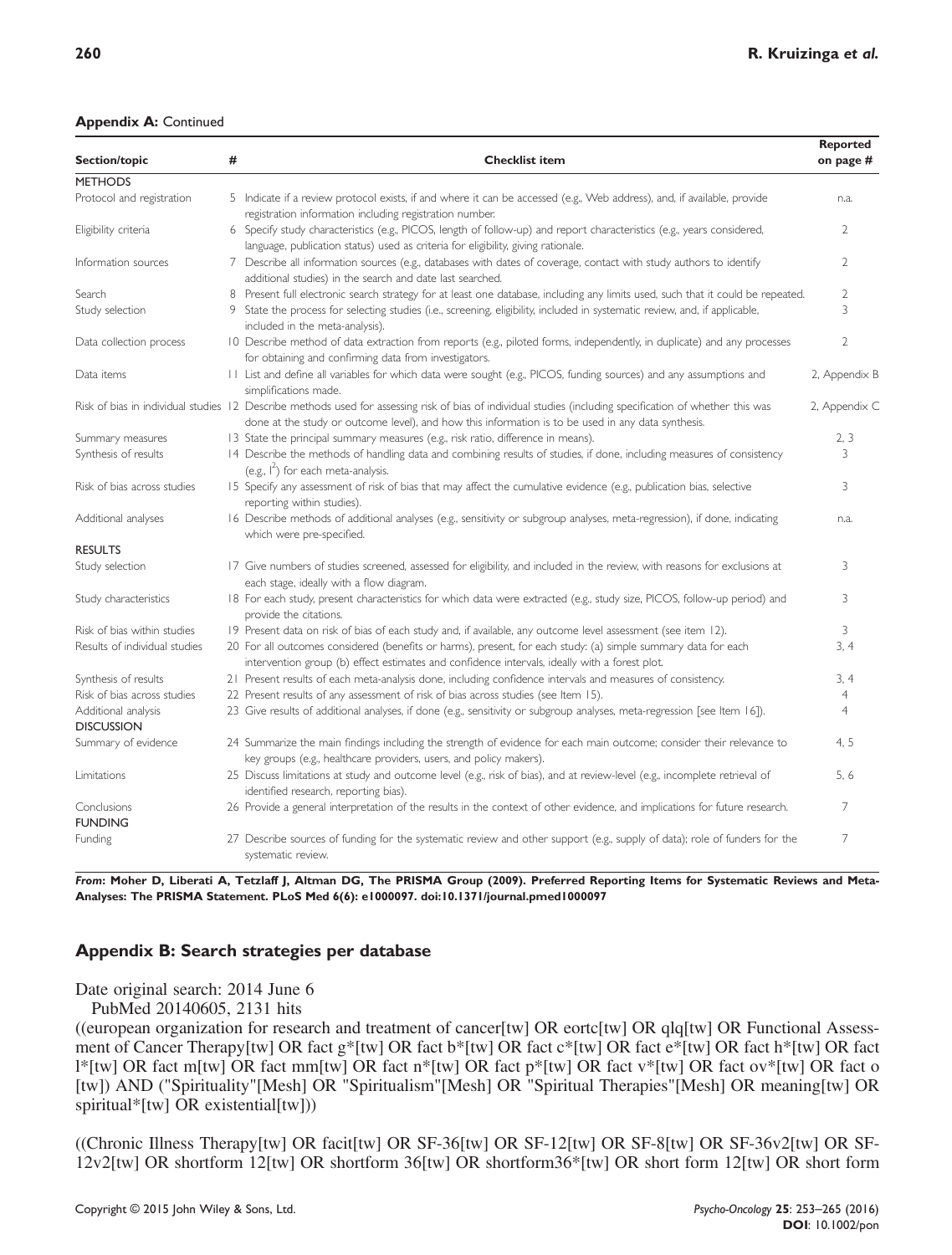36[tw]) AND cancer[sb] AND ("Spirituality"[Mesh] OR "Spiritualism"[Mesh] OR "Spiritual Therapies"[Mesh] OR meaning[tw] OR spiritual\*[tw] OR existential[tw]))

(("Quality of Life"[Mesh] OR quality of life[tw] OR life quality[tw] OR qol[tw]) AND cancer[sb] AND ("Spirituality"[Mesh] OR "Spiritualism"[Mesh] OR "Spiritual Therapies"[Mesh] OR meaning[tw] OR spiritual\* [tw] OR existential[tw]))

(NCT00429117[tw] OR NCT01323309[tw] OR NCT01983956[tw] OR NCT00494910[tw] OR NCT01507571 [tw] OR NCT00067288[tw] OR NCT00836992[tw] OR NCT01865396 [tw] OR NCT02007564[tw] OR NCT01927393[tw] OR NCT01990742[tw] OR NCT01996540[tw] OR NCT00255697[tw] OR NCT01741636 [tw] OR NCT01883986[tw] OR NCT01360814[tw] OR NCT00823732[tw] OR NCT01612598[tw] OR NCT01628887[tw] OR NCT00960466[tw] OR CTRI/2013/12/004243 [tw] OR IRCT138904024242N1 [tw] OR IRCT201108297440N1 [tw] OR ISRCTN75243042[tw] OR ISRCTN03186168[tw] OR ISRCTN02221709[tw] OR ISRCTN34516019[tw] OR UMIN000001613[tw] OR UMIN000001140[tw] OR ACTRN12613001265763 [tw] OR ACTRN12613000342718[tw] OR ACTRN12609000301268[tw] OR ACTRN12606000110583[tw])

((reflective journaling[tw] OR dignity therap\*[tw] OR psycho-spiritual integrative therapy[tw] OR life completion [tw] OR meaning making[tw] OR meaning reconstruction[tw] OR narrative therap\*[tw] OR reminiscence[tw] OR life review[tw]) AND cancer[sb])

((supportive care[tw] OR hospice care[tw] OR hospice program\*[tw] OR "Hospice Care"[Mesh] OR "Social Support"[Mesh] OR social support[tw]) AND cancer[sb] AND ("Spirituality"[Mesh] OR "Spiritualism"[Mesh] OR "Spiritual Therapies"[Mesh] OR meaning[tw] OR spiritual\*[tw] OR existential[tw]))

Remarks: some trialregisternumbers didn't yield any results. They're still included for future records that haven't been indexed. All substrategies above have been subsequently combined with an OR-operator.

Validationset: 24467861[uid] OR 23889978[uid] OR 23649656[uid] OR 23047796[uid] OR 22894887[uid] OR 21741309[uid] OR 20538183[uid] OR 19274623[uid] OR 19021487[uid] OR 16673834[uid] OR 16446335[uid] OR 18050243 [uid]

Embase, 1947 to Present, OvidSP, 20140605 (3047 hits): religion/ spiritual\*.ab,kw,ti psychological aspect/ meaning.ab,kw,ti existential.ab,kw,ti or/1-5 [SPIRITUALITY] ("european organization for research and treatment of cancer" OR eortc OR qlq OR "Functional Assessment of Cancer Therapy").mp ((fact OR "functional assessment of cancer") ADJ1 (g OR general OR g7 OR gp OR b OR bl OR br OR c OR cns) OR cx OR e OR en OR ga OR "h&n" OR hep OR l OR leu OR lym OR m OR melanoma OR multiple OR mm OR np OR o OR p OR v)).ab,kw,ti

((fact OR "functional assessment of cancer") ADJ4 (breast OR bladder OR brain OR colorectal OR cancer OR esophagael OR endometrial OR gastric OR head OR hepatobiliary OR lung OR leukemia OR lymphoma OR nasopharyngeal OR ovarian OR prostate OR vulva)).ab,kw,ti

or/7-9 [CANCER SPECIFIC QUESTIONNAIRES] (Chronic Illness Therapy OR facit OR "Functional Assessment of Chronic Illness Therapy").ab,kw,ti short form 8/ OR short form 12/ OR short form 36/

=========================================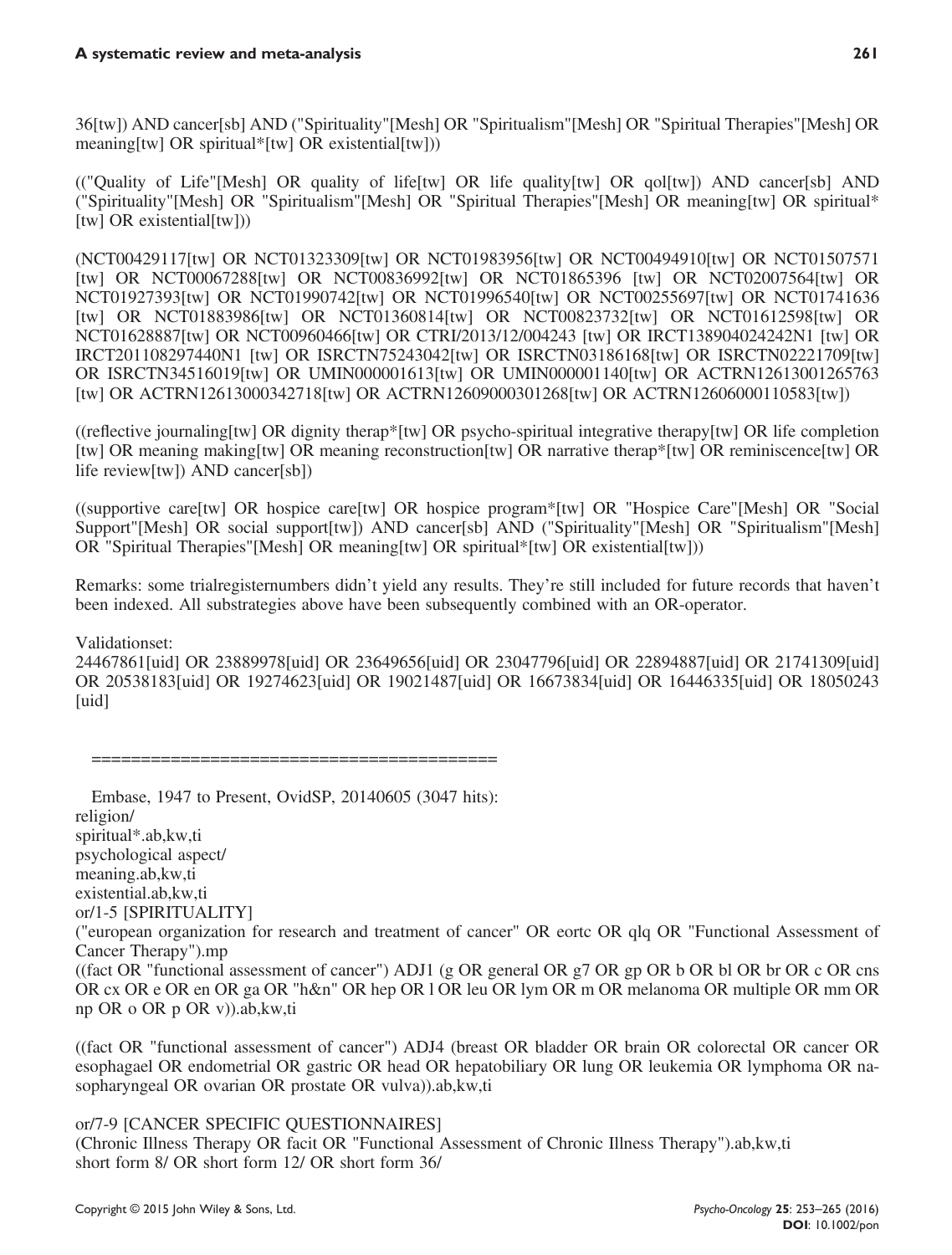(SF-36 OR SF-12 OR SF-8 OR SF-36v2 OR SF-12v2 OR shortform 12 OR shortform 36 OR shortform36\* OR shortform8 OR short form 12 OR short form 36 OR short form 8).ab,kw,ti or/11-13 [NON-CANCER SPECIFIC QUESTIONNAIRES] "Quality of Life"/ ("quality of life" OR life quality OR qol).ab,kw,ti or/15-16 [QoL] cancer.ec [CANCER] (reflective journaling OR dignity therap\* OR psycho-spiritual integrative therapy OR life completion OR meaning making OR meaning reconstruction OR reminiscence OR life review).ab,kw,ti (narrative ADJ2 therapy).ab,kw,ti

or/19-20 [SPECIFIC THERAPIES] social support/ hospice care/ (social support OR supportive care OR hospice care OR hospice program\*).ab,kw,ti or/22-24 [SUPPORTIVE CARE] 6 AND 10 [CANCER SPECIFIC QUESTIONNAIRES AND SPIRITUALITY] 6 AND 14 AND 18[NON-CANCER SPECIFIC QUESTIONNAIRES AND SPIRITUALITY AND CANCER] 6 AND 17 AND 18 [QoL AND CANCER AND SPIRITUALITY] 18 AND 21 [CANCER AND SPECIFIC THERAPIES] 6 AND 18 AND 25 [SPIRITUALITY AND CANCER AND SUPPORTIVE CARE] or/26-30

Note: compared to the PubMed search the trial numbers were omitted (much errors resulted in much noise.)

==================================

PsycINFO 1806 to Present, OvidSP, 20140605 (1194 hits)

("european organization for research and treatment of cancer" OR eortc OR qlq OR "Functional Assessment of Cancer Therapy").ab,id,ti,tm

((fact OR "functional assessment of cancer") ADJ1 (g OR general OR g7 OR gp OR b OR bl OR br OR c OR cns) OR cx OR e OR en OR ga OR "h&n" OR hep OR l OR leu OR lym OR m OR melanoma OR multiple OR mm OR np OR o OR p OR v)).ab,id,ti,tm

((fact OR "functional assessment of cancer") ADJ4 (breast OR bladder OR brain OR colorectal OR cancer OR esophagael OR endometrial OR gastric OR head OR hepatobiliary OR lung OR leukemia OR lymphoma OR nasopharyngeal OR ovarian OR prostate OR vulva)).ab,id,ti,tm

or/1-3 [CANCER SPECIFIC QUESTIONNAIRES] spirituality/ spiritual\*.ab,id,ti,tm meaning.ab,id,ti,tm existential.ab,id,ti,tm or/5-8 [SPIRITUALITY] 4 AND 9 [CANCER SPECIFIC QUESTIONNAIRES AND SPIRITUALITY] (Chronic Illness Therapy OR facit OR "Functional Assessment of Chronic Illness Therapy").ab,id,ti,tm (SF-36 OR SF-12 OR SF-8 OR SF-36v2 OR SF-12v2 OR shortform 12 OR shortform 36 OR short form 12 OR short form 36 OR short form 8).ab,id,ti,tm or/11-12 [CANCER NON-SPECIFIC QUESTIONNAIRES] "3293".cc terminal cancer/ neoplasms/ (cancer OR oncol\* OR neoplasm\* OR tumo?r?).ab,id,ti,tm or/14-17 [CANCER]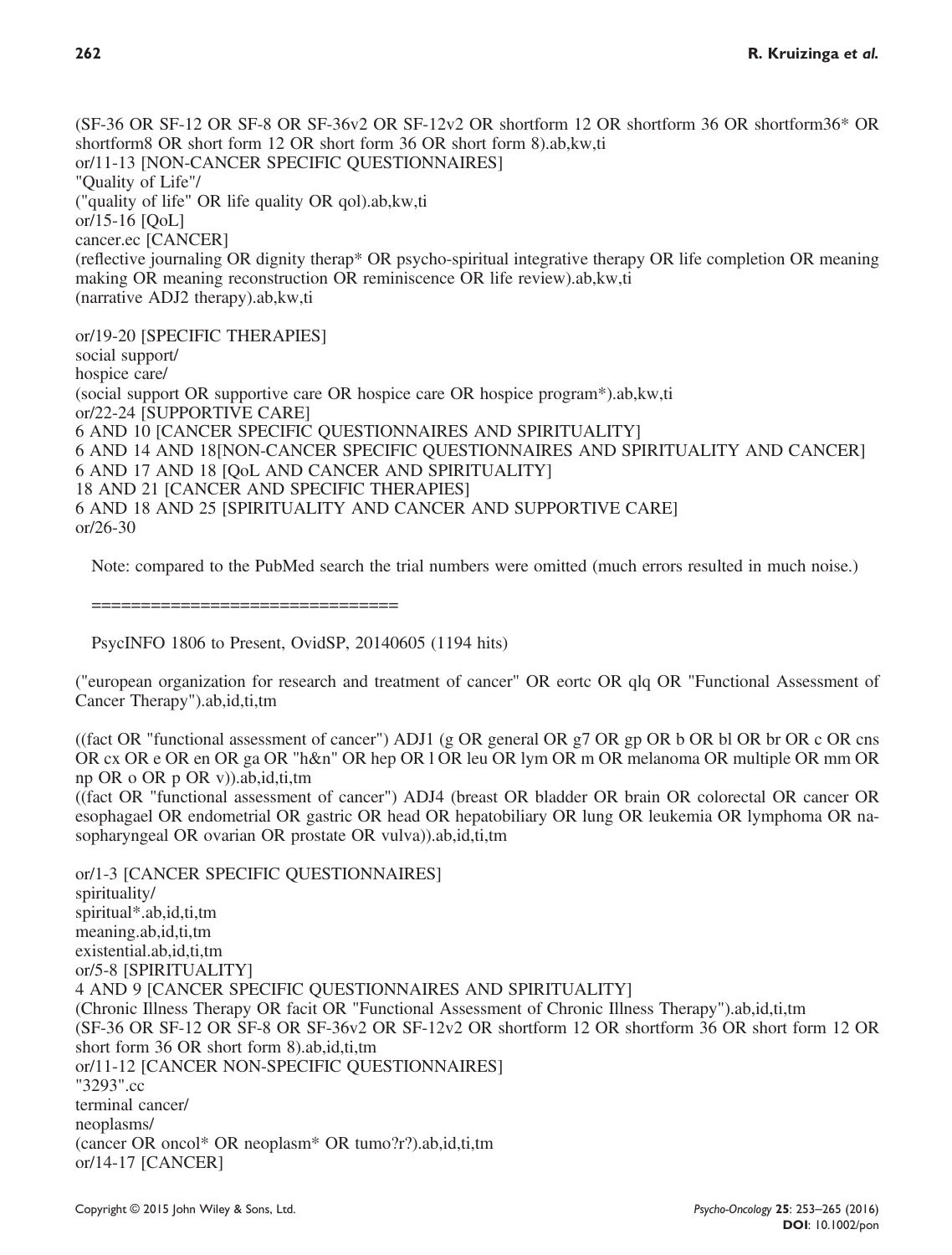9 AND 13 AND 18 [SPIRITUALITY AND CANCER NON-SPECIFIC QUESTIONNAIRES AND CANCER] "Quality of Life"/ ("quality of life" OR life quality OR qol).ab,id,ti,tm or/20-21 [QUALITY OF LIFE] 9 AND 18 AND 22 [SPIRITUALITY AND CANCER AND QOL] life review/ life review.ab,id,ti (reflective journaling OR dignity therap\* OR psycho-spiritual integrative therapy OR life completion OR meaning making OR meaning reconstruction OR reminiscence OR life review).ab,id,ti,tm (narrative ADJ2 therapy).ab,id,ti,tm existential therapy/ (existential therap\* OR multidisciplinary intervention? OR multidisciplinary treatment? OR multidisciplinary therap\*).ab,id,ti good death invent\*.id,tm spiritual\*.tm or/24-31 [SPECIFIC INTERVENTIONS] 18 AND 32 [CANCER AND SPECIFIC INTERVENTIONS] "3375".cc social support/ hospice/ home care/ (social support OR supportive care OR hospice).ab,id,ti or/34-38 [SUPPORTIVE CARE] 9 AND 18 AND 39 [SPIRITUALITY AND CANCER AND SUPPORTIVE CARE] 10 or 19 OR 23 OR 33 OR 40

| . .            |                    |      |                        | <b>Adequate</b>        |                                  | <b>Blinding of</b>     | <b>Blinding of</b>   | Incomplete                | Free of                | Free of        |
|----------------|--------------------|------|------------------------|------------------------|----------------------------------|------------------------|----------------------|---------------------------|------------------------|----------------|
| <b>Nr</b>      | <b>Author</b>      | Year | <b>Study</b><br>design | sequence<br>generation | <b>Allocation</b><br>concealment | patients/<br>personnel | outcome<br>assessors | outcome data<br>addressed | selective<br>reporting | other<br>bias  |
|                | Chochinov. H. M.   | 2011 | <b>RCT</b>             | Yes                    | Yes                              | Unclear                | Unclear              | Yes                       | Yes                    | Yes            |
| $\mathbf{2}$   | Hall, S.           | 2011 | Phase II trial         | Yes                    | Yes                              | Unclear                | Unclear              | Yes                       | Yes                    | Unclear        |
| 3              | Jafari, N.         | 2013 | <b>RCT</b>             | Yes                    | Unclear                          | Unclear                | Unclear              | Yes                       | Yes                    | Unclear        |
| $\overline{4}$ | Kristeller, J.     | 2005 | Clinical trial         | No                     | Unclear                          | Unclear                | Unclear              | Yes                       | Yes                    | Unclear        |
| 5              | Daly, B. J.        | 2013 | Clinical trial         | No.                    | No                               | Unclear                | Unclear              | Unclear                   | No                     | Unclear        |
| 6              | Piderman, K. M.    | 2013 | <b>RCT</b>             | Unclear                | Unclear                          | Unclear                | Unclear              | Yes                       | No.                    | Unclear        |
|                | Rummans, T.A.      | 2006 | <b>RCT</b>             | Yes                    | Unclear                          | Unclear                | Unclear              | Unclear                   | Yes                    | Unclear        |
| 8              | Steinhauser, K. E. | 2008 | Pilot RCT              | Unclear                | Unclear                          | Unclear                | Unclear              | Unclear                   | Yes                    | Unclear        |
| 9              | Vega, B.R.         | 2010 | <b>RCT</b>             | Yes                    | Unclear                          | Unclear                | Unclear              | Yes                       | Yes                    | Yes            |
| $\overline{0}$ | Loyd-Williams, M.  | 2013 | Pilot RCT              | Unclear                | Yes                              | Unclear                | Unclear              | Unclear                   | <b>No</b>              | <b>Unclear</b> |
| $\Box$         | Xiao, H.           | 2013 | <b>RCT</b>             | Yes                    | Unclear                          | Unclear                | Unclear              | Yes                       | Yes                    | Unclear        |
| $\overline{2}$ | Breitbart          | 2012 | Pilot RCT              | Yes                    | Yes                              | Unclear                | Unclear              | Unclear                   | Yes                    | Unclear        |
| 3              | Henry, M.          | 2010 | Pilot RCT              | Yes                    | Yes                              | Unclear                | Unclear              | Yes                       | Yes                    | Unclear        |
| 4              | Mok, E.            | 2012 | <b>RCT</b>             | Yes                    | Yes                              | Unclear                | Unclear              | Yes                       | Yes                    | Unclear        |

|  |  |  |  |  | Appendix C. Risk of bias within studies assessed by Cochrane Risk of Bias tool |
|--|--|--|--|--|--------------------------------------------------------------------------------|
|--|--|--|--|--|--------------------------------------------------------------------------------|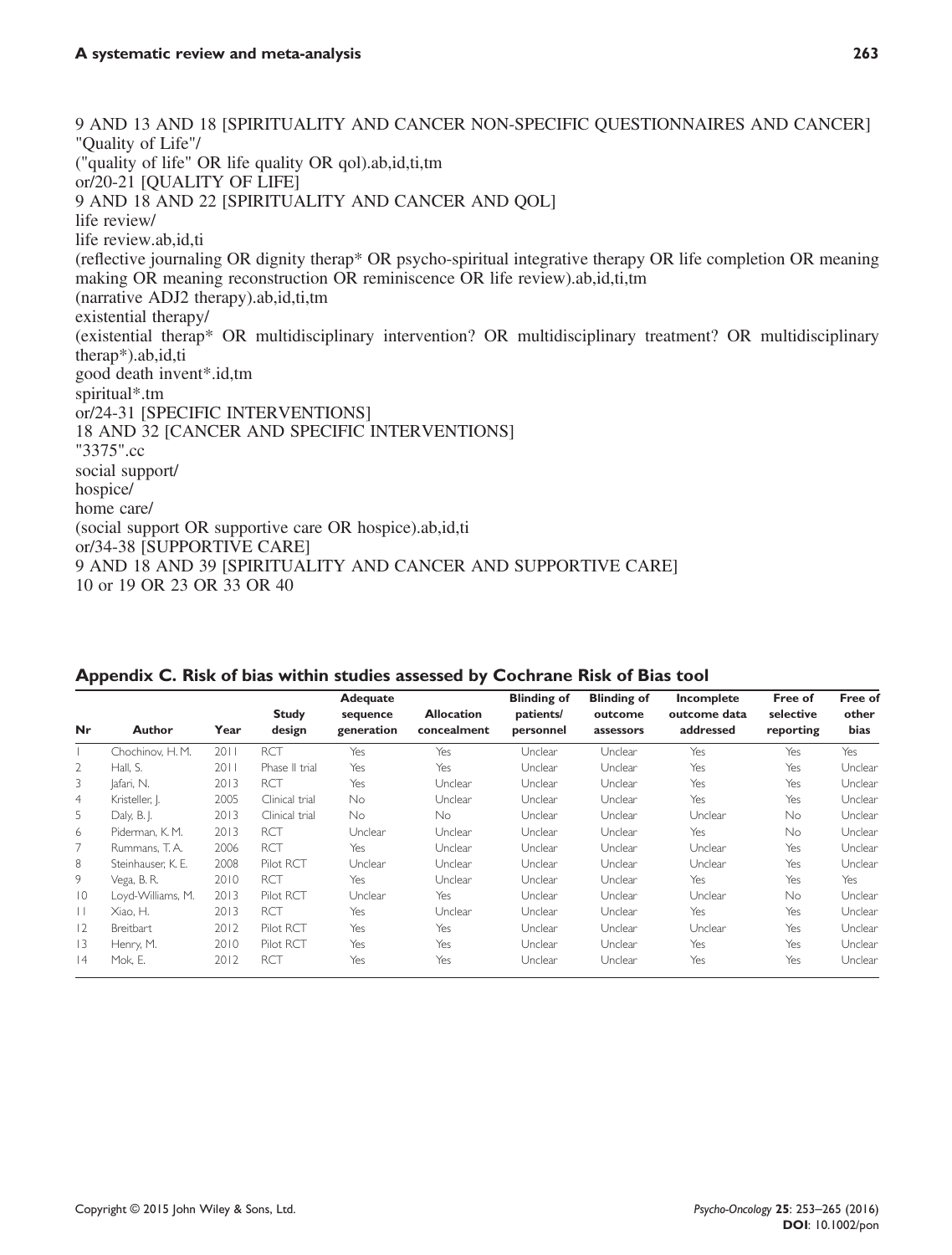## **References**

- 1. Puchalski C, Ferrell B, Virani R, Otis-Green S, Baird P, Bull J, et al. Improving the quality of spiritual care as a dimension of palliative care: the report of the consensus conference. J Palliat Med 2009;12(10):885–904.
- 2. Sheldrake P. Spirituality: A Very Short Introduction, Vol. 336. Oxford University Press: Oxford, 2012.
- 3. Emmons RA, Paloutzian RF. The psychology of religion. Annu Rev Psychol 2003;54(1):377–402.
- 4. WHO. Definition palliative care, 2007. (Available from: [http://www.who.int/cancer/](http://www.who.int/cancer/palliative/definition/en/) [palliative/de](http://www.who.int/cancer/palliative/definition/en/)finition/en/ cited 2014.)
- 5. Moadel A, Morgan C, Fatone A, Grennan J, Carter J, Laruffa G, et al. Seeking meaning and hope: self-reported spiritual and existential needs among an ethnically diverse cancer patient population. Psycho-Oncology 1999;8 (5):378–385.
- 6. Vos J. Meaning and existential givens in the lives of cancer patients: a philosophical perspective on psycho-oncology. Palliat Support Care 2014;83:1–16.
- 7. Hermann CP. Spiritual needs of dying patients: a qualitative study. Oncology Nursing Forum, 2000.
- 8. Pearce MJ, Coan AD, Herndon JE, Koenig HG, Abernethy AP. Unmet spiritual care needs impact emotional and spiritual wellbeing in advanced cancer patients. Support Care Cancer 2012;20(10):2269–2276.
- 9. Jenkins RA, Pargament KI. Religion and spirituality as resources for coping with cancer. J Psychosoc Oncol 1995;13(1–2):51–74.
- 10. LeMay K, Wilson KG. Treatment of existential distress in life threatening illness: a review of manualized interventions. Clin Psychol Rev 2008;28(3):472–493.
- 11. Ricoeur P. Time and Narrative, Vol. 3. University of Chicago Press: Chigaco, 1984; 2010.
- 12. Ricoeur P. Time and Narrative (Temps et Récit), Vol. 3. University of Chicago Press: Chicago, 1984;281.
- 13. Phelan J, Rabinowitz PJ. A Companion to Narrative Theory, John Wiley & Sons: New York City, 2008.
- 14. Petraglia J. Narrative intervention in behavior and public health. J Health Commun 2007;12(5):493–505.
- 15. Balboni TA, Paulk ME, Balboni MJ, Phelps AC, Loggers ET, Wright AA, et al. Provision of spiritual care to patients with advanced cancer: associations with medical care and quality of life near death. J Clin Oncol 2010;28(3): 445–452.
- 16. Cohen SR, Mount BM, Tomas JJ, Mount LF. Existential well-being is an important determinant of quality of life: evidence from the McGill quality of life questionnaire. Cancer 1996;77(3):576–586.
- 17. Vos J, Craig M, Cooper M. Existential therapies: a meta-analysis of their effects on psychological outcomes. J Consult Clin Psychol 2015;83:115–128.
- 18. Henoch I, Danielson E. Existential concerns among patients with cancer and interventions to meet them: an integrative literature review. Psycho-Oncology 2009;18(3):225–236.
- 19. Kalish N. Evidence-based spiritual care: a literature review. Curr Opin Support Palliat Care 2012;6(2):242–246.
- 20. Moher D, Liberati A, Tetzlaff J, Altman DG. The PRISMA Group. Preferred reporting items for systematic reviews and metaanalyses: the PRISMA statement. Ann Intern Med 2009;151(4):264–269.
- 21. Higgins J, Altman D, Gøtzsche P, Jüni P, Moher D, Oxman A, et al. The Cochrane collaboration's tool for assessing risk of bias in randomised trials. BMJ 2011;343:d5928.
- 22. Jüni P, Altman DG, Egger M. Assessing the quality of controlled clinical trials. BMJ 2001;323(7303):42–46.
- 23. Chochinov HM, Kristjanson L, Breitbart W, McClement S, Hack T, Hassard T, Harlos M. Effect of dignity therapy on distress and end-of-life experience in terminally ill patients: a randomised controlled trial. Lancet Oncol 2011;12(8):753–762.
- 24. Higgins JP, Green S. Cochrane Handbook for Systematic Reviews of Interventions, Vol. 5. Wiley Online Library Ltd: Chichester, UK, 2008.
- 25. Higgins J, Thompson SG. Quantifying heterogeneity in a meta-analysis. Stat Med 2002;21(11):1539–1558.
- 26. Higgins J, Thompson S, Deeks J, Altman D. Measuring inconsistency in meta-analyses. BMJ 2003;327(7414):557–560.
- 27. Steinhauser KE, Alexander SC, Byock IR, George LK, Olsen MK, Tulsky JA. Do preparation and life completion discussions improve functioning and quality of life in seriously ill patients? Pilot randomized control trial. J Palliat Med 2008;11(9):1234–1240.
- 28. Lloyd-Williams M, Cobb M, O'Connor C, Dunn L, Shiels C. A pilot randomised controlled trial to reduce suffering and emotional distress in patients with advanced cancer. J Affect Disord 2013;148(1):141–145.
- 29. Piderman KM, Johnson M, Frost M, Atherton P, Satele D, Clark M, et al. Spiritual quality of life in advanced cancer patients receiving radiation therapy. Psycho-Oncology 2014;23(2):216–221.
- 30. Kristeller JL, Rhodes M, Cripe L, Sheets V. Oncologist Assisted Spiritual Intervention Study (OASIS): patient acceptability and initial evidence of effects. Int J Psychiatry Med 2005;35(4):329–347.
- 31. Daly BJ, Douglas SL, Gunzler D, Lipson AR. Clinical trial of a supportive care team for patients with advanced cancer. J Pain Symptom Manage 2013;46(6):775–784.
- 32. Hall S, Goddard C, Opio D, Speck P, Martin P, Higginson J. A novel approach to enhancing hope in patients with advanced cancer: a randomised phase II trial of dignity therapy. BMJ Support Palliat Care 2011;1(3):315–321.
- 33. Henry M, Cohen SR, Lee V, Sauthier P, Provencher D, Drouin P. The meaning-

making intervention (MMi) appears to increase meaning in life in advanced ovarian cancer: a randomized controlled pilot study. Psycho-Oncology 2010;19(12):1340–1347.

- 34. Mok E, Lau K, Lai T, Ching S. The meaning of life intervention for patients with advancedstage cancer: development and pilot study. Oncol Nurs Forum 2012;39(6):E480–E488.
- 35. Rodriguez Vega B, Palao A, Torres G, Hospital A, Benito G, Pérez E. Combined therapy versus usual care for the treatment of depression in oncologic patients: a randomized controlled trial. Psycho-Oncology 2011;20(9):943–952.
- 36. Lipsey MW, Wilson DB. The efficacy of psychological, educational, and behavioral treatment: confirmation from meta-analysis. Am Psychol 1993;48(12):1181.
- 37. Ando M, Morita T, Akechi T, Okamoto T. Efficacy of short-term life-review interviews on the spiritual well-being of terminally ill cancer patients. J Pain Symptom Manage 2010;39(6):993–1002.
- 38. Vallurupalli MM, Lauderdale K, Balboni MJ, Phelps AD, Block SD, Ng AK, et al. The role of spirituality and religious coping in the quality of life of patients with advanced cancer receiving palliative radiation therapy. J Support Oncol 2012;10(2):81.
- 39. Winkelman WD, Lauderdale K, Balboni MJ, Phelps AC, Peteet JR, Block SD, et al. The relationship of spiritual concerns to the quality of life of advanced cancer patients: preliminary findings. J Palliat Med 2011;14(9): 1022–1028.
- 40. Bahrami M, Balouchestani E, Amini A, Eghbali M. Assessing the effect of two praying methods on the life quality of patients suffering from cancer hospitalized at Seyedo Shohada Medical Center of Isfahan University of Medical Sciences. Iran J Nurs Midwifery Res 2010;15(Suppl1):296.
- 41. Kang J, Shin DW, Choi JY, Park CH, Baek YI, Mo HN, et al. Addressing the religious and spiritual needs of dying patients by healthcare staff in Korea: patient perspectives in a multireligious Asian country. Psycho-Oncology 2012;21(4):374–381.
- 42. Borneman T, Ferrell B, Puchalski CM. Evaluation of the FICA tool for spiritual assessment. J Pain Symptom Manage 2010;40(2):163–173.
- 43. Koenig H, King D, Carson VB. Handbook of Religion and Health, Oxford University Press: Oxford, 2012.
- 44. NEA Committee. Ethical Guidelines for Intervention Studies (revised ed.), Ministry of Health: Wellington, New Zealand, 2012.
- 45. Echteld MA, Onwuteaka-Philipsen B, van der Wal G, Deliens L, Klein M. EORTC QLQ-C15-PAL: the new standard in the assessment of health-related quality of life in advanced cancer? Palliat Med 2006;20(1):1-2.
- 46. Ganzevoort RR, Bouwer J. Life story methods and care for the elderly. An empirical research project in practical theology. In Dreaming the Land: Theologies of Resistance and Hope,